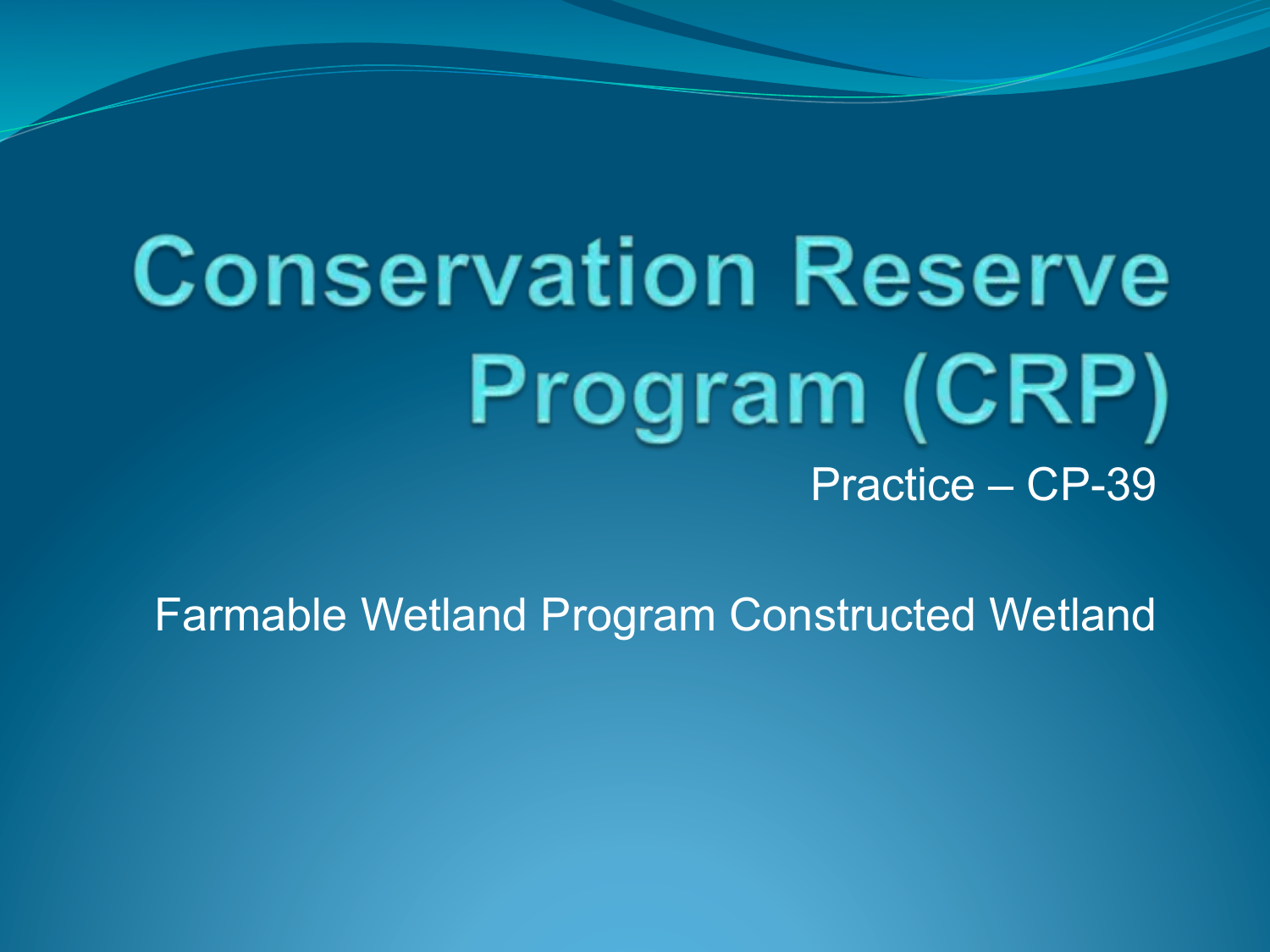## Constructed Wetland Practice

- Treat runoff from row crop agricultural drainage systems
- Reduce nutrient and sediment loading
- Improve surface and ground water quality
- Assist in preventing excessive erosion
- Aid in reducing flood flows
- Provide wildlife habitat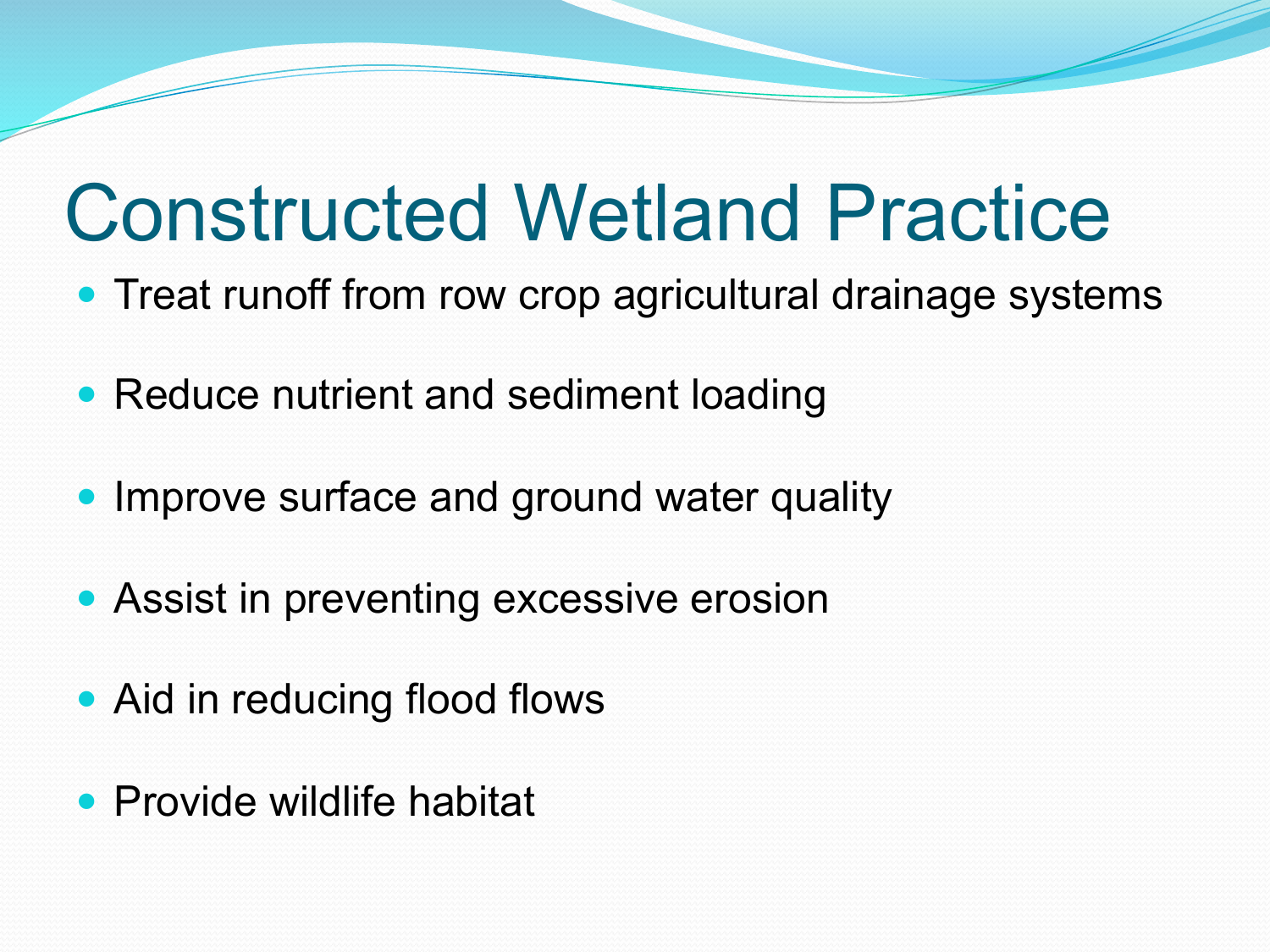# Land Eligibility

- A minimum of 25% of the upstream watershed comprised of row crop agricultural drained land
- 3 of 10 years planted to an annual crop
- Site of wetland need not be cropland could be marginal pastureland
- ! Suitable for the construction of a wetland based on:
	- Soils
	- Geology
	- Topography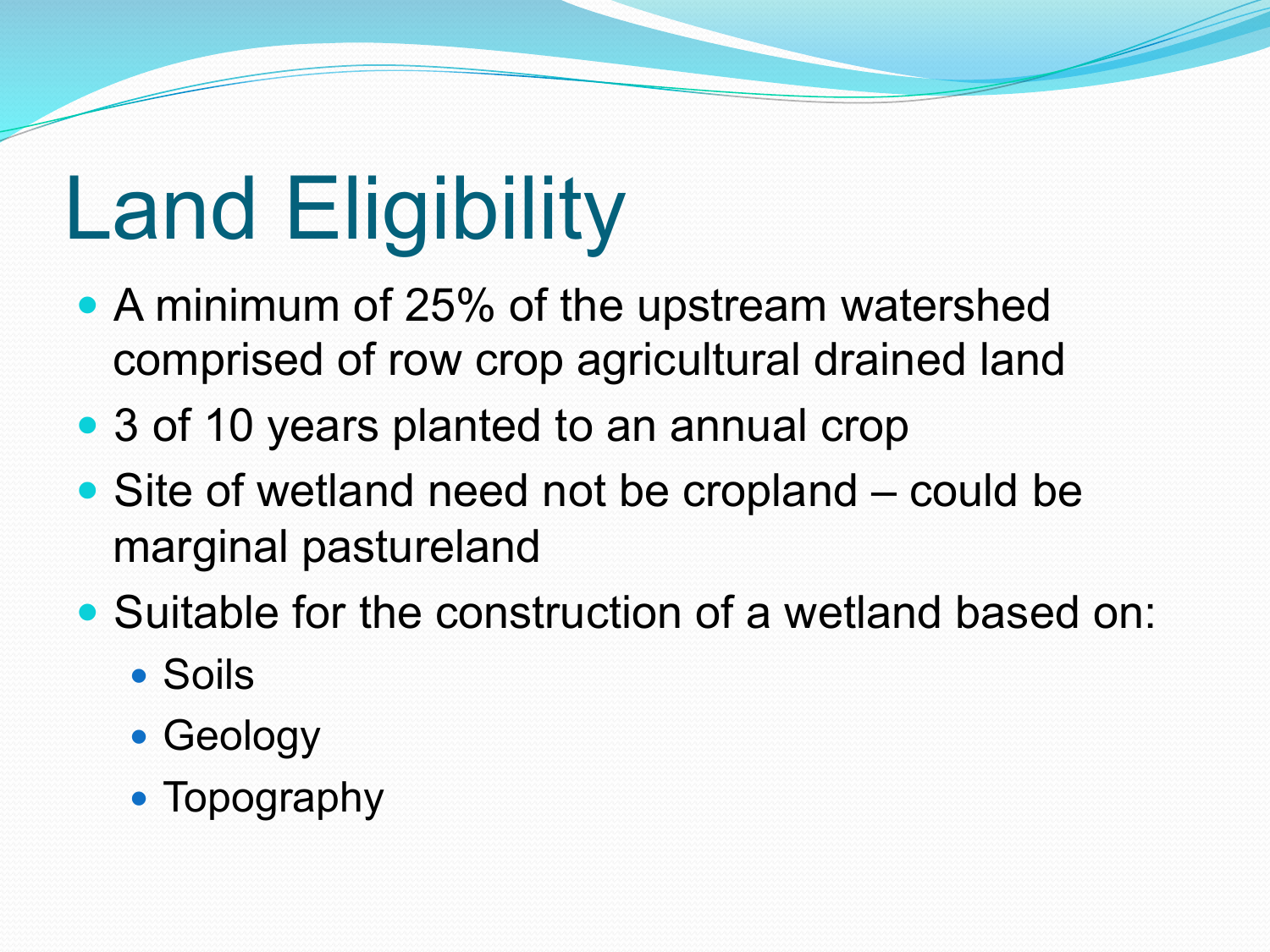## Size requirements/restrictions

• Maximum 40 acres on any one site or tract

• Pilot projects in Illinois average size of 2-5 acres with a buffer around the wetland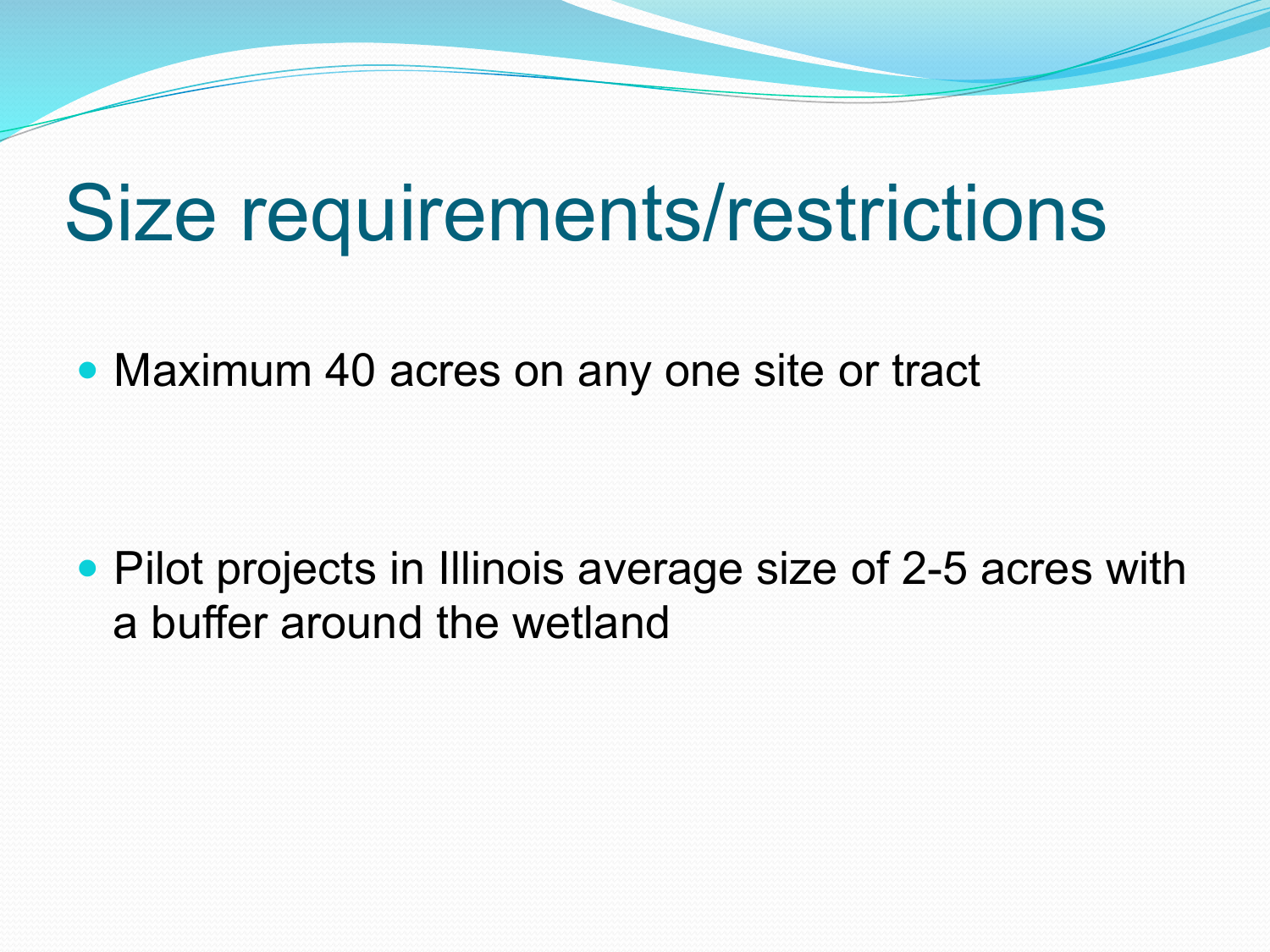# Buffer Requirements

- Buffer is required in conjunction with wetland
- Must be no less than 2 times the size of the wetland acreage
- Can be as large as 4 times the size of the wetland acreage
- ! Grasses, shrubs and trees can be planted in the buffer
- Included in the CRP Contract Acreage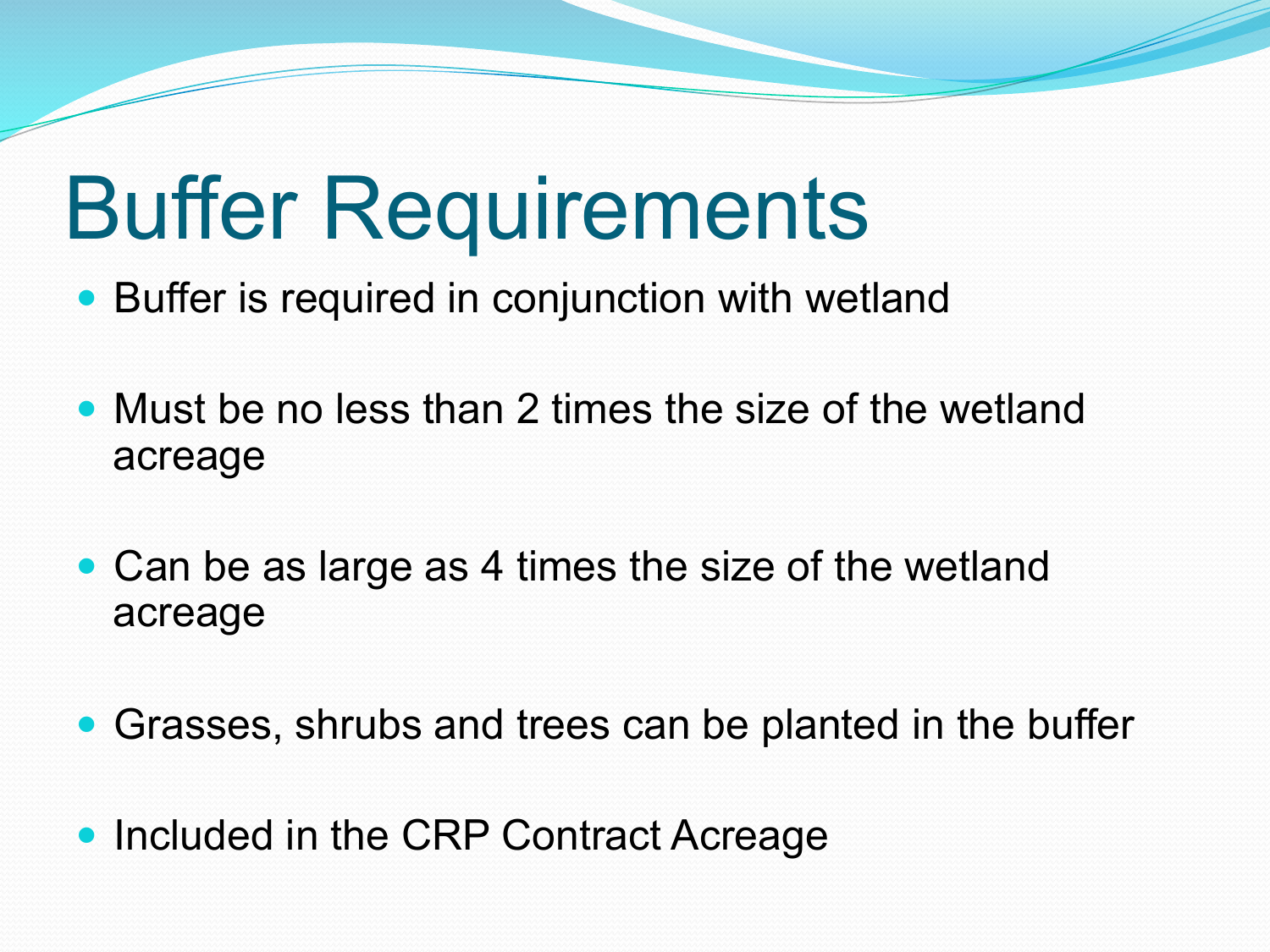# Success in Illinois and Iowa

- Wetland placement in headwater areas
- Cost-effective
- Reduce nitrogen levels by 40-90%
- Reduce nitrates in streams that lead to city water supplies
- Partnering with Cities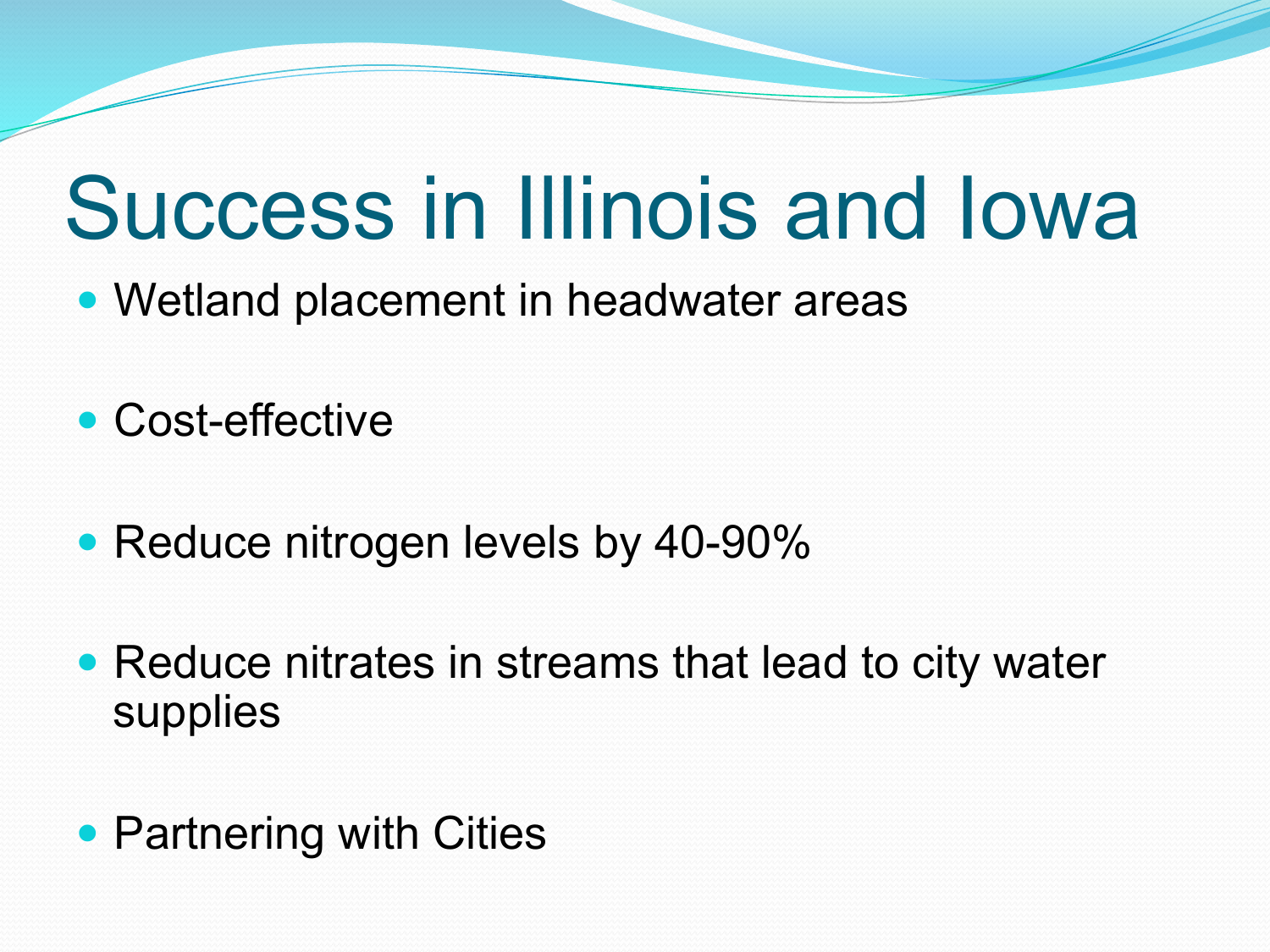



#### Table 1 - Wetland and watershed size and area description

|                                  | Wetland 1 | Wetland 2 |
|----------------------------------|-----------|-----------|
| Average depth (m):               | 0.48      | 0.52      |
| Volume (m <sup>3</sup> )         | 660       | 1780      |
| Surface area to volume           | 2.42      | 2.25      |
| Tile drainage area (ha)          | 2.17      | 12.1      |
| Surface watershed area (ha)      | 3.76      | 12.3      |
| Wetland to tile drainage area    | 0.07      | 0.03      |
| Wetland to surface drainage area | 0.04      | 0.03      |
| Wetland area (ha)                | 0.16      | 0.4       |
|                                  |           |           |

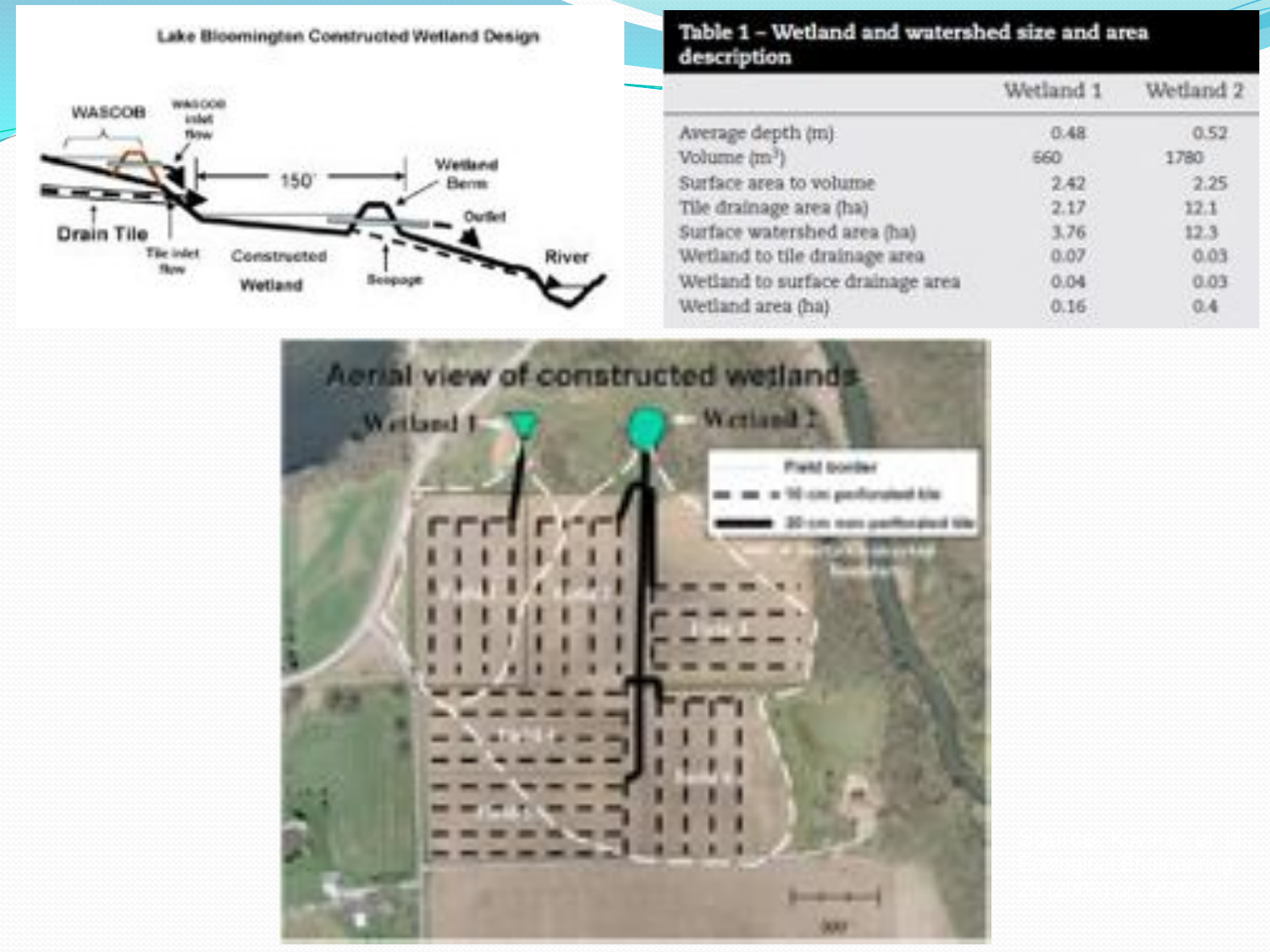



**Photo by T. Lindenbaum** 

B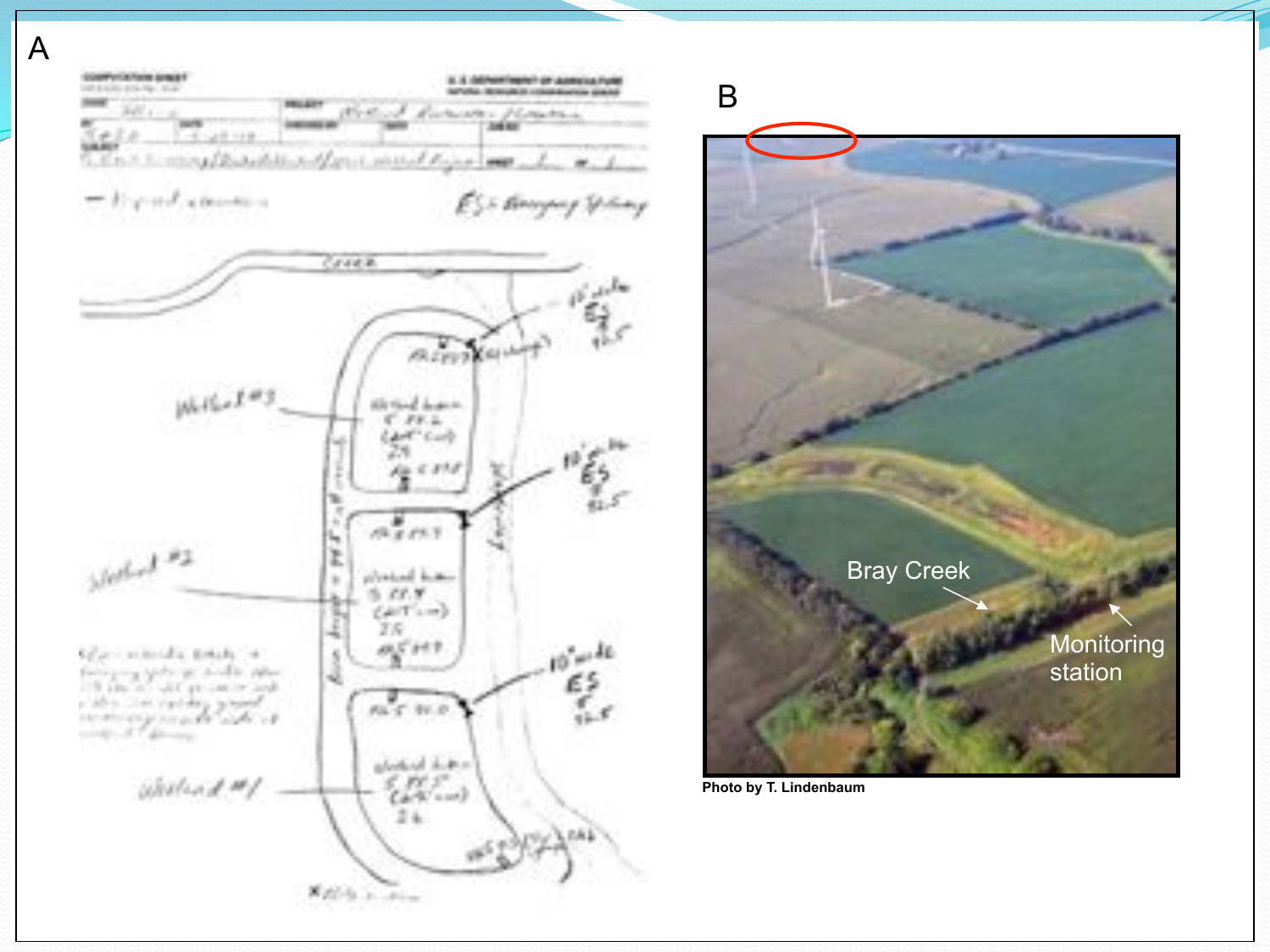### **Landowner Incentives**

- ! **FSA**: 10 -15 yrs CRP rental payments + 20% Incentive
- \$100/acre upfront SIP payment
- 50% cost share (C/S)
- 40% practice incentive payment (PIP)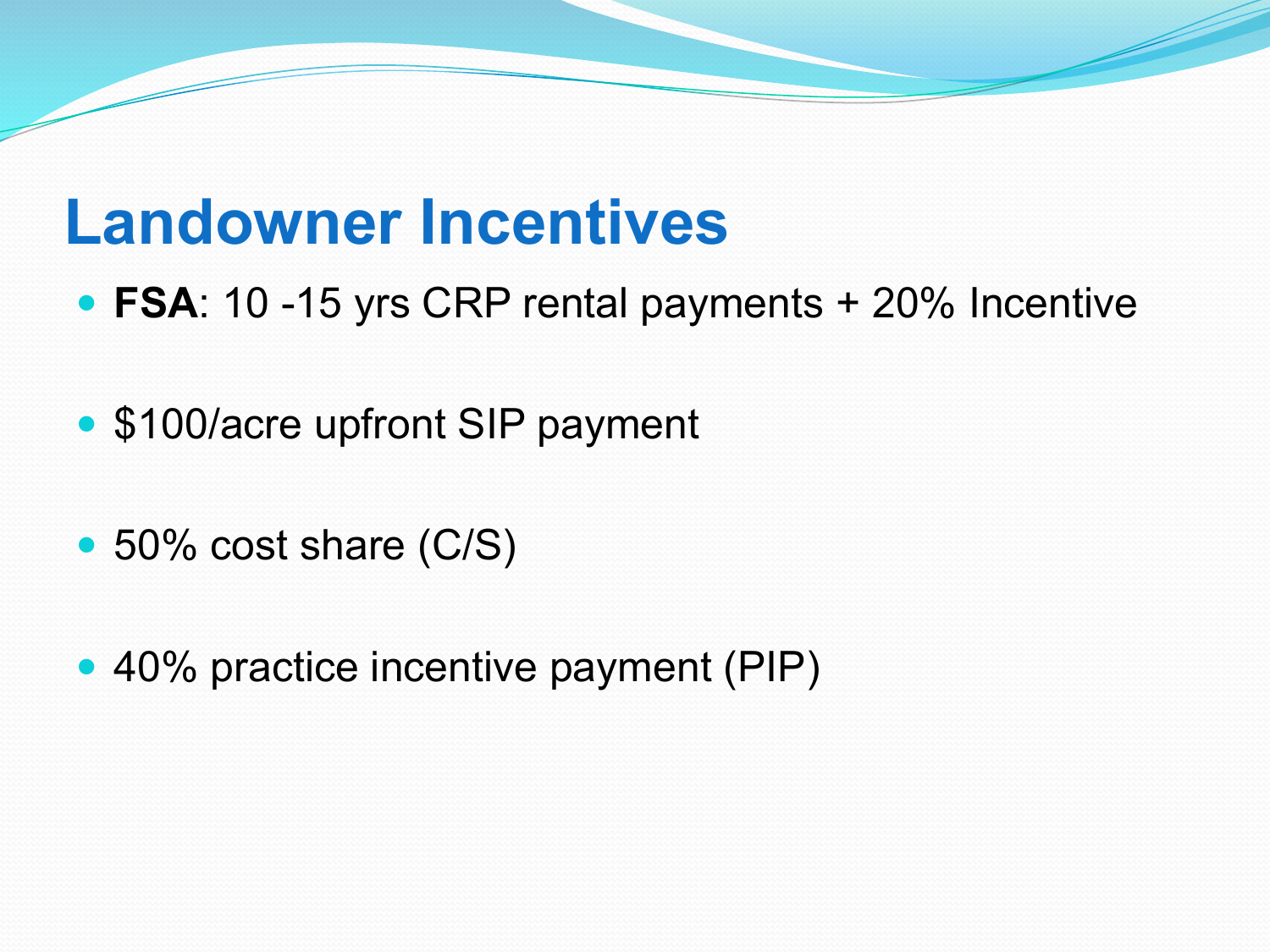## Eligible cost-share components

- Earthmoving to construct the wetland
- Seedbed preparation
- Seeding for grassland ecosystem
- Seeding for woodland ecosystem
- Breaking tile to restore natural water flow
- Structures/pipes/chutes/outlets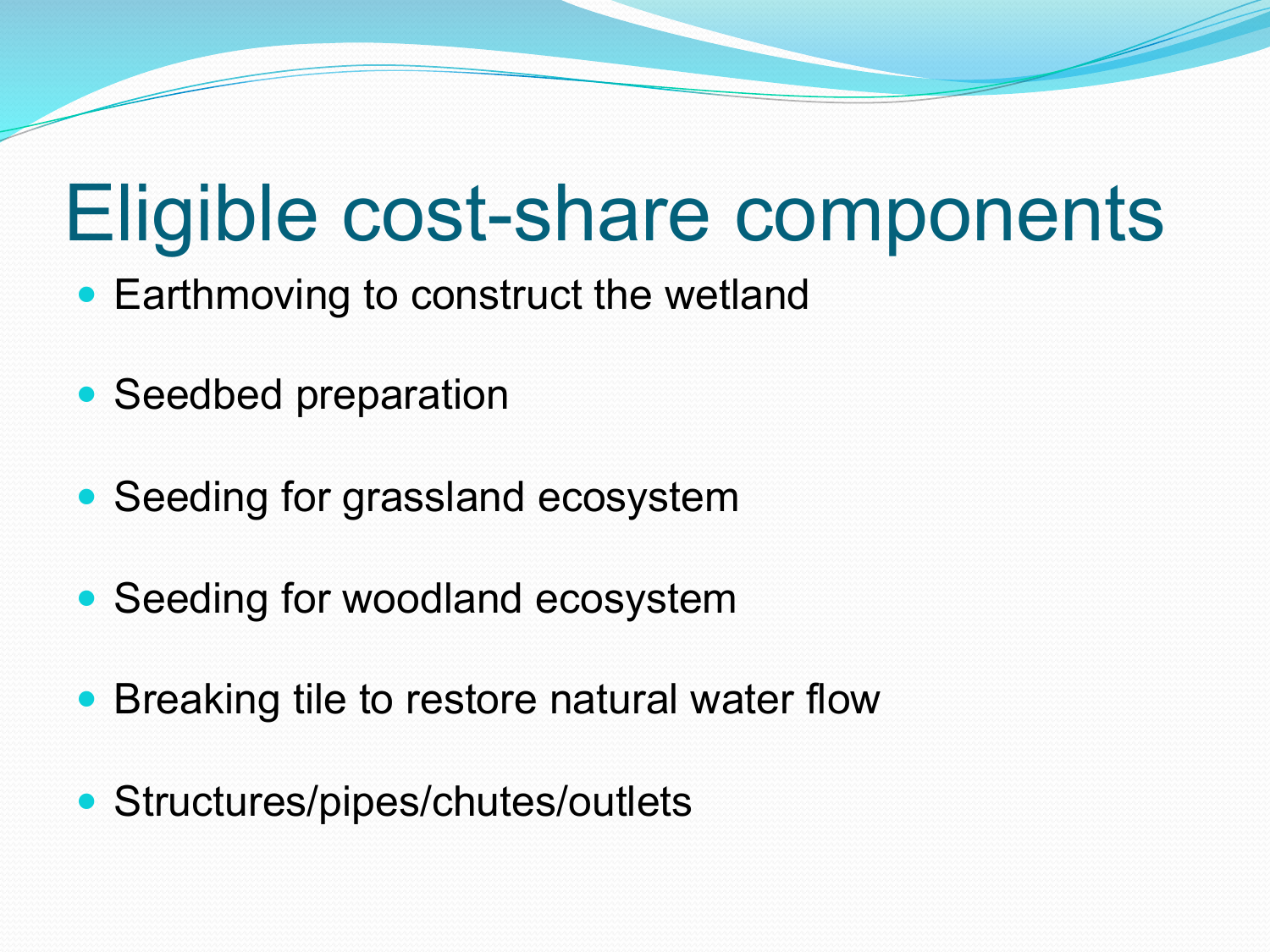# Potential site in NY

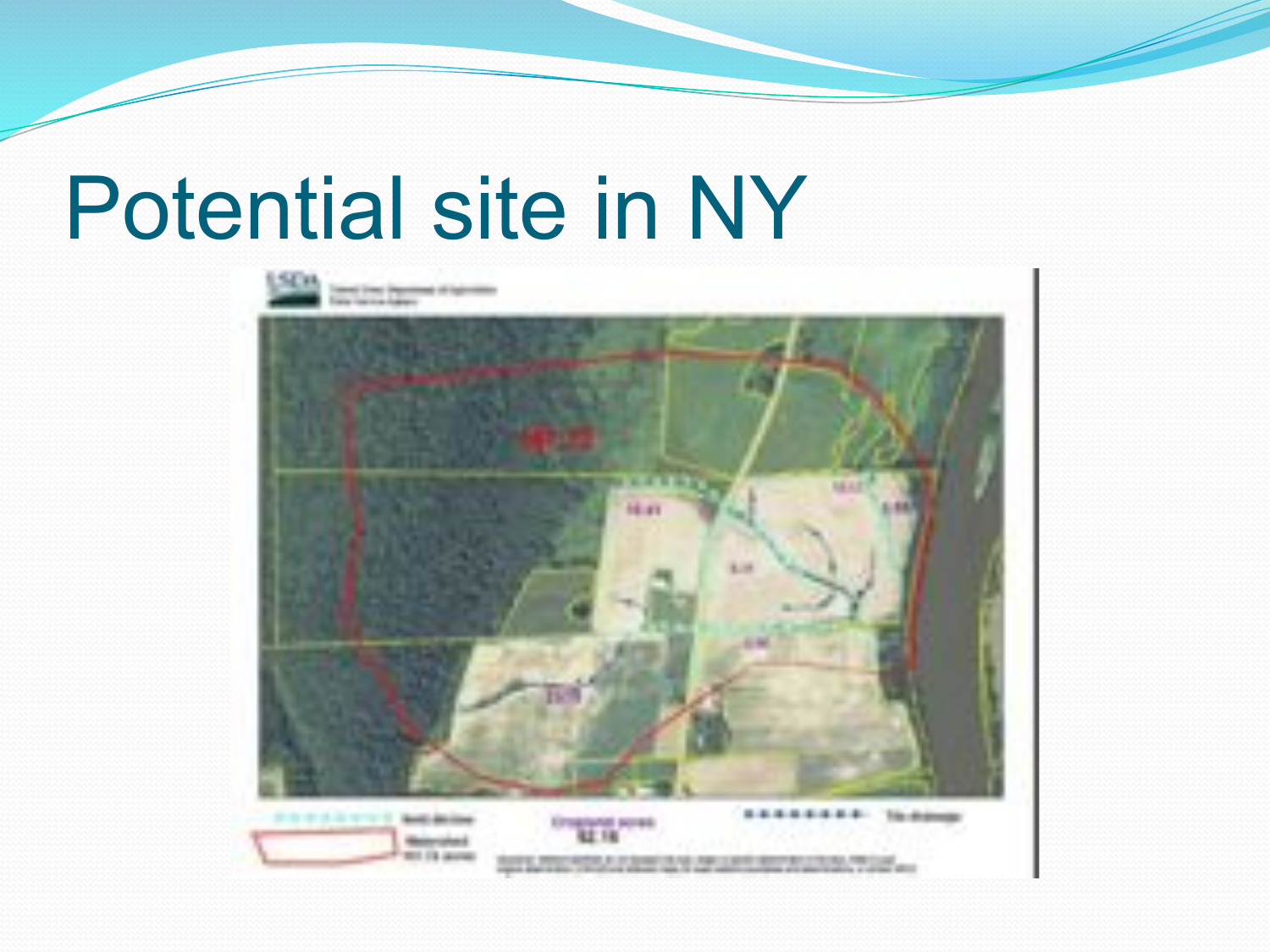

- Cropland that meets requirements 62.16 acres
- 37% of the watershed is drained cropland
- Tile drainage and field ditches provide cropland drainage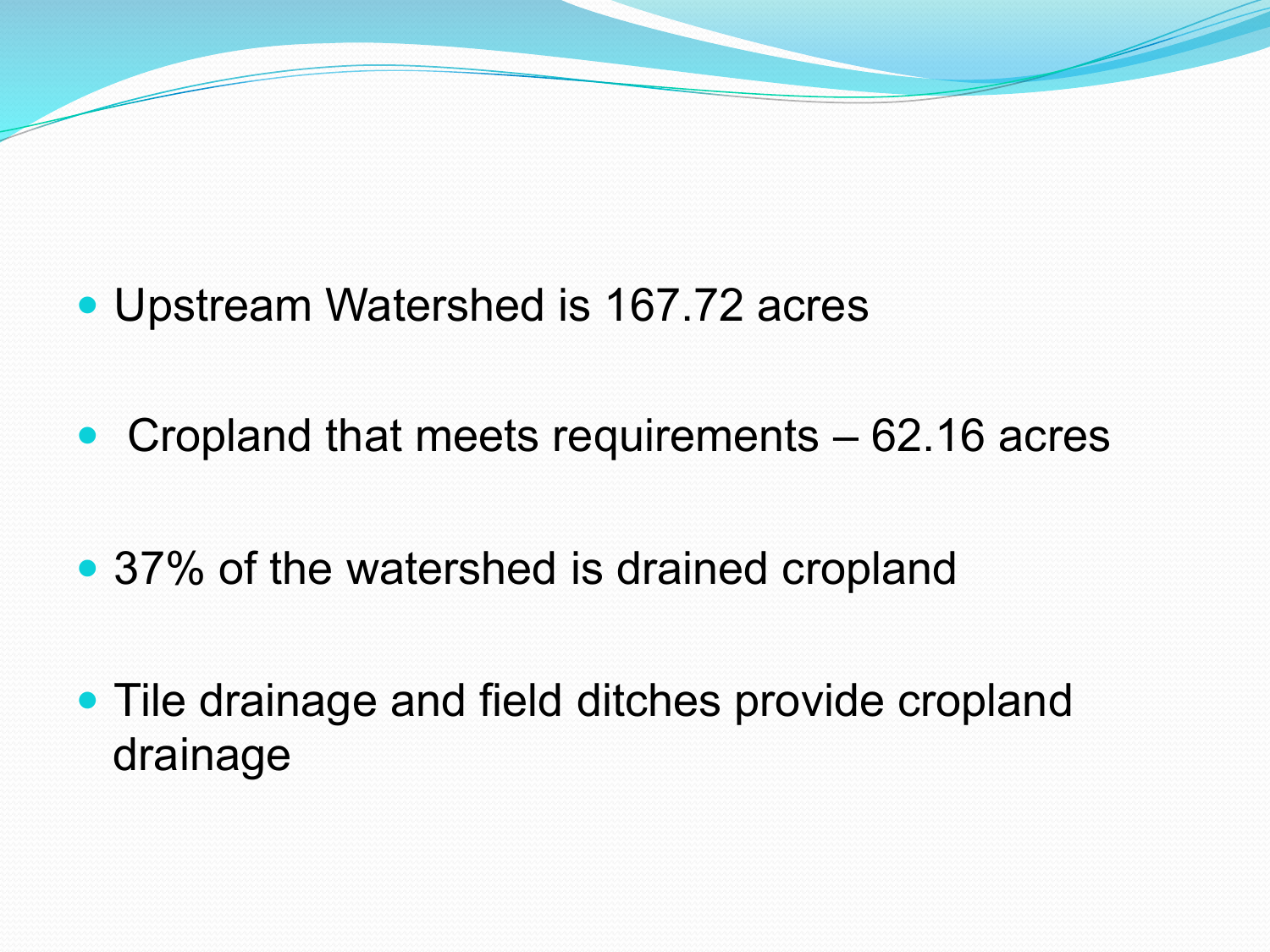# Topographical map of potential site

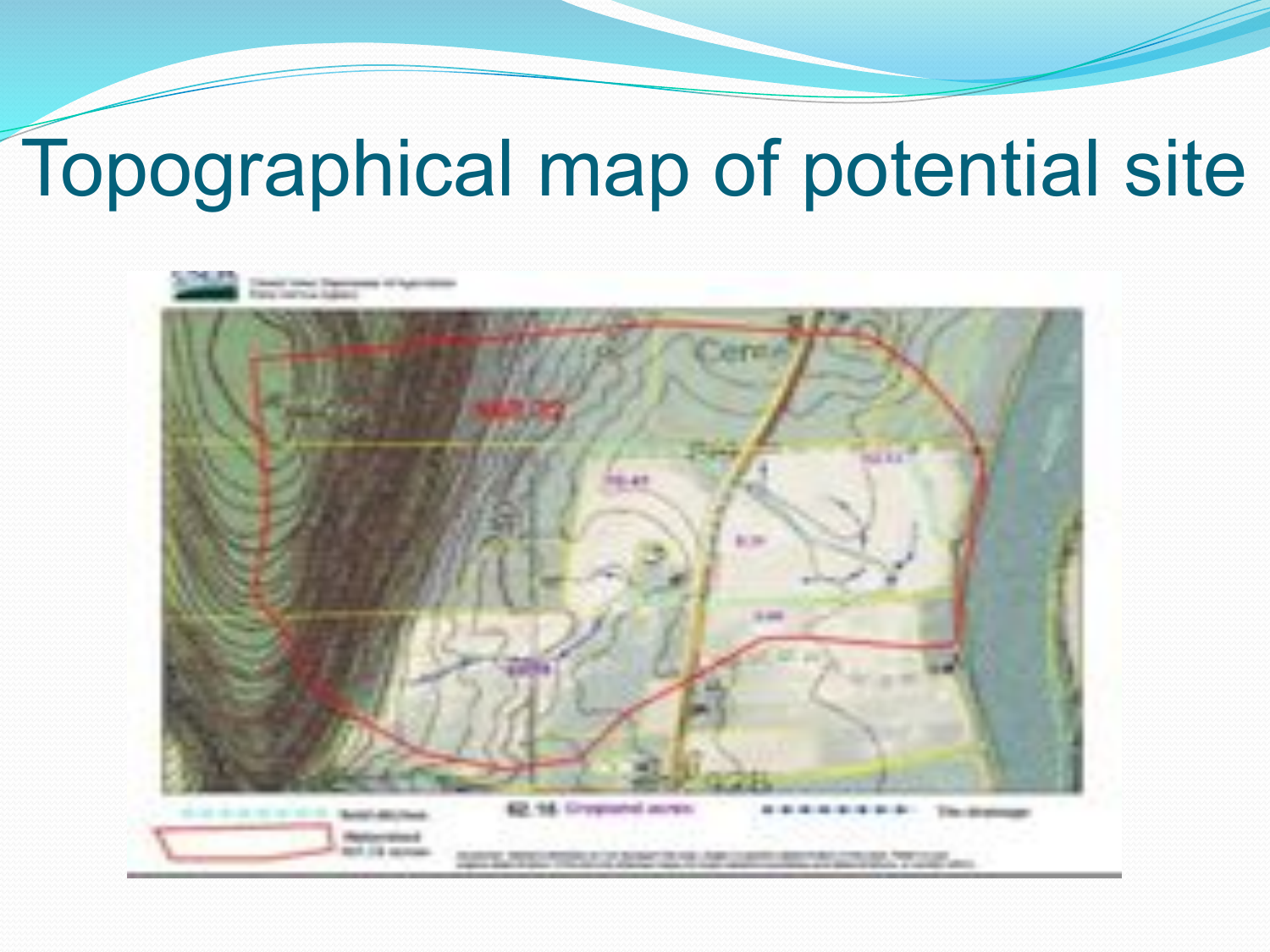# Proposed wetland and buffer



come of Automotive